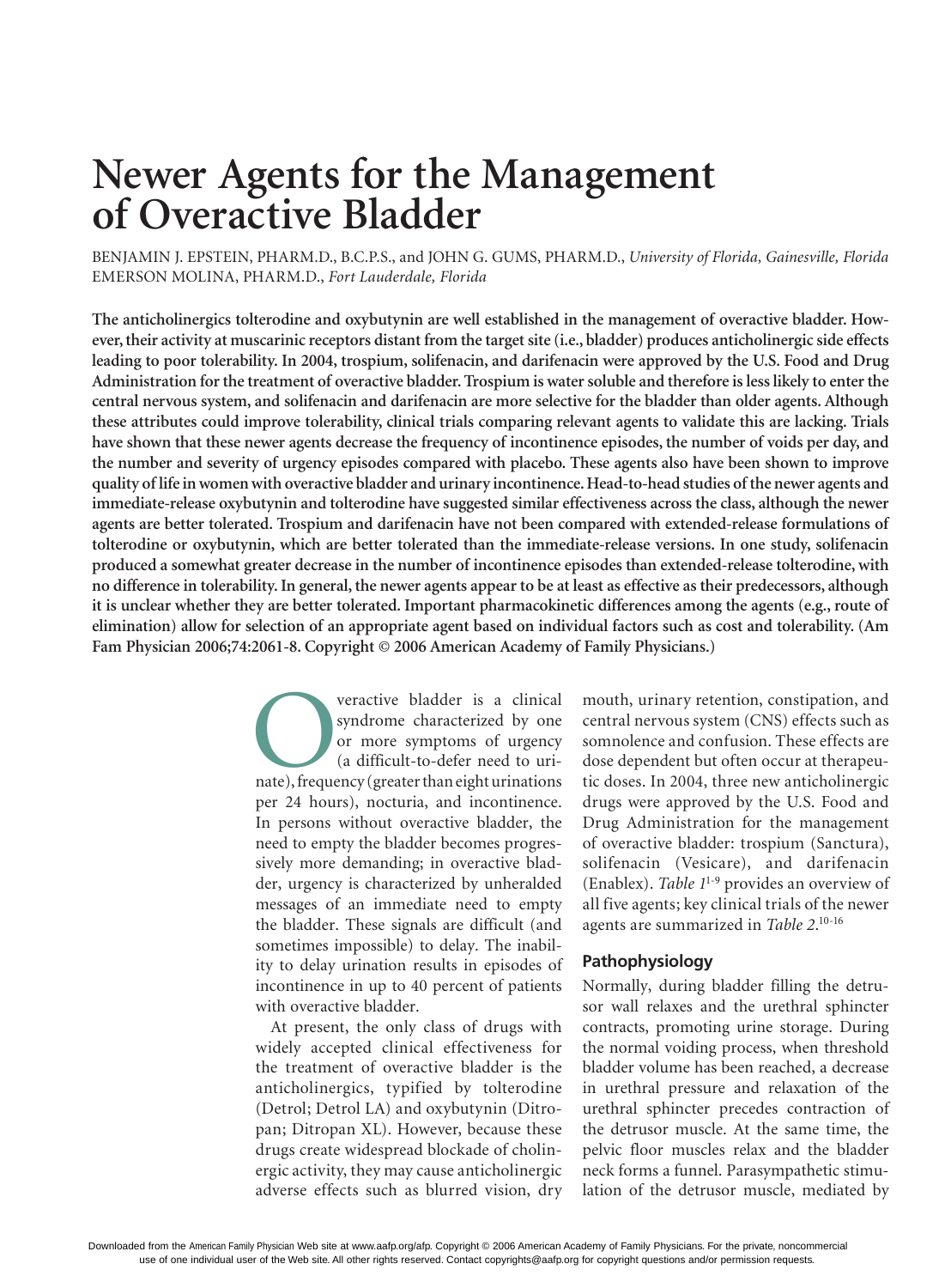|                                                                                                                                                                                                                | Evidence |                |
|----------------------------------------------------------------------------------------------------------------------------------------------------------------------------------------------------------------|----------|----------------|
| Clinical recommendation                                                                                                                                                                                        | rating   | References     |
| Nonpharmacologic therapy is recommended for all patients with overactive bladder.                                                                                                                              | А        | $17-19$        |
| All available anticholinergic agents effectively decrease the frequency of urgency and<br>incontinence episodes; one should be offered to patients who remain symptomatic<br>despite nonpharmacologic therapy. | А        | 26, 31         |
| Anticholinergics should be selected on the basis of cost and tolerability.                                                                                                                                     |          | 19, 22, 26, 31 |
| Extended-release formulations of oxybutynin (Ditropan) and tolterodine (Detrol) are<br>better tolerated than immediate-release versions.                                                                       | А        | 23-31          |
| The lowest effective dose of anticholinergics should be prescribed to avoid dose-<br>dependent adverse effects.                                                                                                |          | 26, 31         |

*A = consistent, good-quality patient-oriented evidence; B = inconsistent or limited-quality patient-oriented evidence; C = consensus, diseaseoriented evidence, usual practice, expert opinion, or case series. For information about the SORT evidence rating system, see page 2008 or http://www.aafp.org/afpsort.xml.*

# TABLE 1

# **Overview of Anticholinergic Agents for Treatment of Overactive Bladder**

| Drug                                                                         | Availability                                                                                         | Dose                                                    | Frequency                                                                                    | Cost per<br>month<br>(generic)*                           | Uroselective? | Route of<br>elimination       |
|------------------------------------------------------------------------------|------------------------------------------------------------------------------------------------------|---------------------------------------------------------|----------------------------------------------------------------------------------------------|-----------------------------------------------------------|---------------|-------------------------------|
| Darifenacin<br>(Enablex)                                                     | ER tablet:<br>7.5, 15 mg                                                                             | 7.5 to 15 mg                                            | Once daily without<br>regard for meals                                                       | \$96                                                      | Yes           | Hepatic<br>(CYP 3A4)          |
| Oxybutynin<br>(Ditropan;<br>Ditropan XL)<br>Oxybutynin<br>patch<br>(Oxytrol) | IR tablet: 5 mg<br>IR syrup: 5 mg per 5 mL<br>ER tablet: 5, 10, 15 mg<br>Transdermal patch:<br>36 mg | $2.5$ to 5 mg<br>$2.5$ to 5 mg<br>5 to 30 mg<br>1 patch | Two to four times daily<br>Two to four times daily<br>Once daily<br>Every three to four days | (13 to 30)<br>75 to 113<br>(24 to 36)<br>100 to 112<br>93 | <b>No</b>     | Hepatic<br>(CYP 3A4)          |
| Solifenacin<br>(Vesicare)                                                    | Tablet: 5, 10 mg                                                                                     | 5 to 10 mg                                              | Once daily                                                                                   | 101                                                       | Yes           | Hepatic<br>(CYP 3A4)<br>Renal |
| Tolterodine<br>(Detrol;<br>Detrol LA)                                        | IR tablet: 1, 2 mg<br>ER capsule: 2, 4 mg                                                            | 1 to 2 $mg$<br>$2$ to $4$ mg                            | Twice daily<br>Once daily                                                                    | 112 to 115<br>97 to 100                                   | <b>No</b>     | Hepatic<br>(CYP 2D6/<br>3A4)  |
| Trospium<br>(Sanctura)                                                       | Tablet: 20 mg                                                                                        | $20 \text{ mg}$                                         | Twice daily at least one<br>hour before meals or<br>on an empty stomach                      | 89                                                        | <b>No</b>     | Renal                         |

*ER = extended-release; CYP = cytochrome P450 isoenzymes; IR = immediate-release.*

*\*—Average wholesale cost, based on Red Book, Montvale, N.J.: Medical Economics Data, 2006.*

*Information from references 1 through 9.*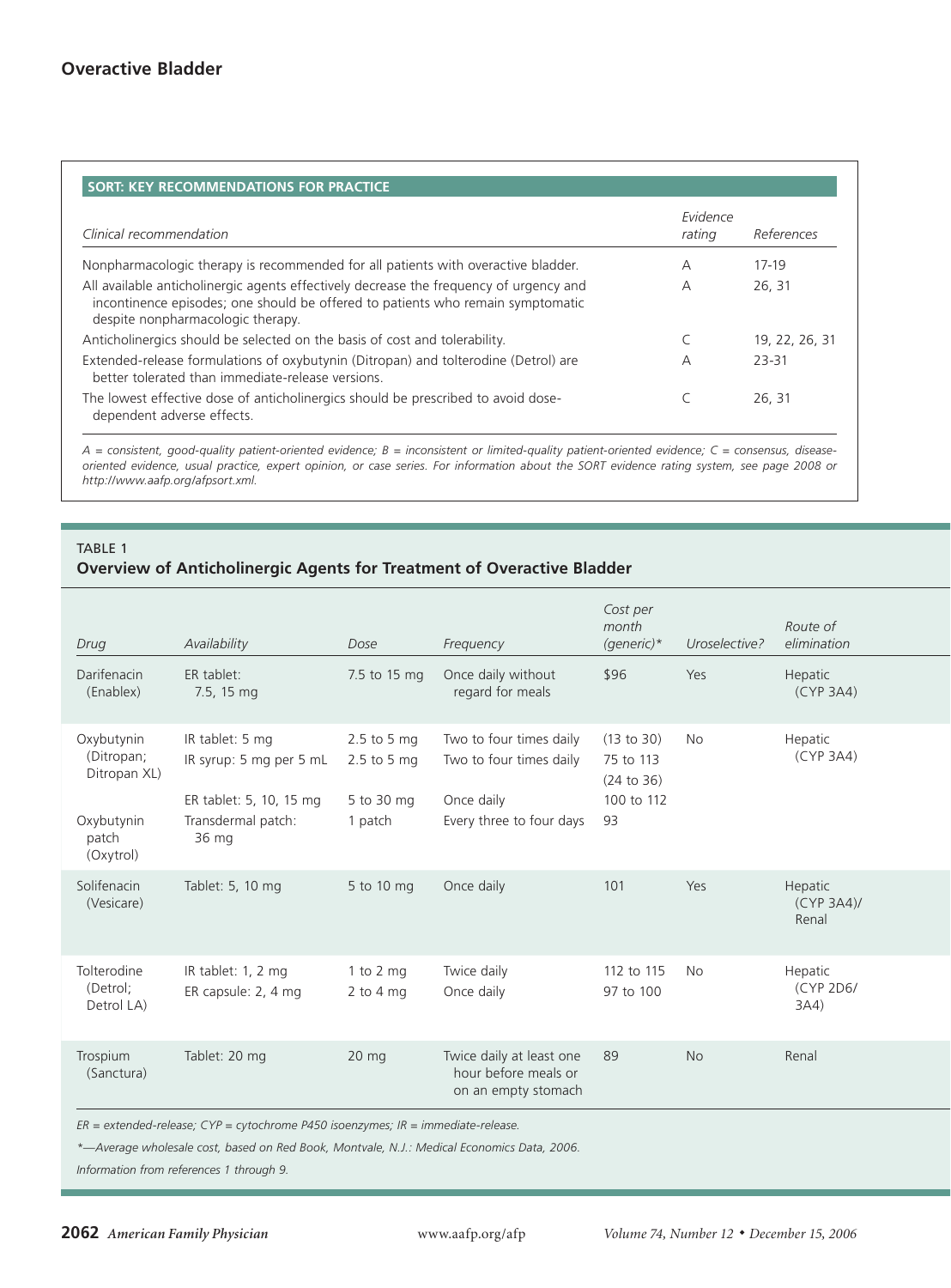the interaction between acetylcholine and muscarinic receptors, causes it to contract, and the flow of urine begins. Overactive bladder occurs when the detrusor muscle contracts in the face of submaximal bladder volumes. Anticholinergic drugs suppress such contractions by interfering with the interaction between acetylcholine and muscarinic receptors.

## **Nonpharmacologic Therapies**

Nonpharmacologic intervention is the foundation of treatment for overactive bladder. Pelvic floor muscle training and bladder training have been proven to be effective strategies,<sup>17</sup> and in motivated patients can be more effective than medication.18 Traditional nonpharmacologic tools and lifestyle modification should be provided consistently as part of a balanced program for improving target symptom control. Reviews of

*elimination Comments*

Dose should be decreased in patients with moderate hepatic impairment; not recommended for use in patients with severe hepatic impairment.

No formal recommendations exist for dosing in patients with hepatic impairment, but extensive hepatic elimination warrants caution in this setting.

Dose should be decreased in patients with moderate hepatic or severe renal impairment; not recommended for use in patients with severe hepatic impairment.

- Approximately 15 percent is eliminated unchanged in the urine.
- Lowest dose should be used in patients with severe hepatic or renal impairment who are taking CYP 3A4 inhibitors.
- Tolterodine has a lesser effect at the salivary gland than oxybutynin.

May have functional selectivity

Administer once daily in patients with severe renal impairment.

appropriate behavioral methods and pelvic floor training are available.19

## **Older Anticholinergics**

Tolterodine and oxybutynin are muscarinic receptor antagonists. Oxybutynin also displays antispasmodic activity in smooth muscle. These agents are recommended for patients with overactive bladder who remain symptomatic despite nonpharmacologic therapy.<sup>20-22</sup> The introduction of extended-release formulations has improved tolerability without substantively impairing the effectiveness of these drugs.23-27 Completion rates in long-term studies approach 70 percent with extendedrelease tolterodine, but are as low as 18 percent with immediate-release oxybutynin.28-30 On average, anticholinergic therapy reduces weekly urge-incontinence episodes by 70 percent. Dry mouth is the most common adverse event, affecting 20 to 30 percent of patients administered these agents.28-30

A Cochrane review of randomized controlled trials comparing anticholinergic drugs with placebo or no treatment in patients with overactive bladder showed that patients treated with anticholinergics were more likely to report cure or improvement in their symptoms than those receiving placebo (60 versus 45 percent;  $P < .05$ , number needed to treat = 7).<sup>31</sup> Maximal cystometric capacity increased 54 mL in patients receiving anticholinergics compared with those receiving placebo. Dry mouth was reported significantly more often in the active medication group (32 versus 14 percent;  $P < .05$ , number needed to harm = 5); however, similar numbers of patients withdrew because of adverse events. Drug therapy resulted in approximately one less episode of leakage and one less void per 48 hours compared with placebo. Because the placebo-adjusted effectiveness of these agents is marginal, the clinical impact must be weighed against the risk of adverse events.

#### **Newer Agents**

Head-to-head studies comparing the three newer agents—trospium, solifenacin, and darifenacin—with immediate-release oxybutynin and tolterodine have suggested similar effectiveness across the class.<sup>10-14,16</sup> Although the attributes of these newer agents in theory could improve tolerability, clinical trials comparing relevant agents to validate this are lacking *(Table 2)*. 10-16

## **trospium**

Trospium, a nonselective anticholinergic agent with antispasmodic properties, is approved for the treatment of overactive bladder with symptoms of urge urinary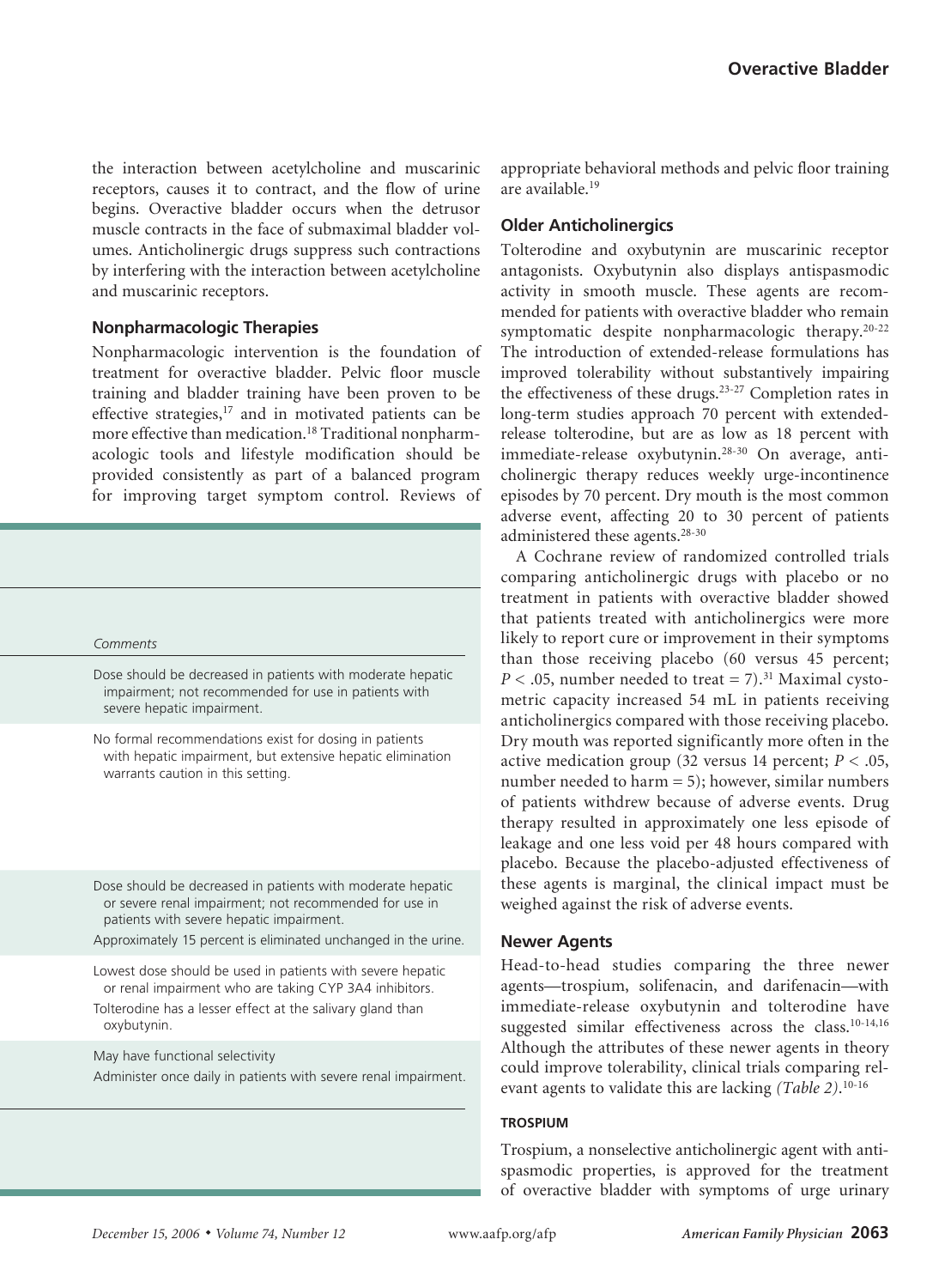## TABLE<sub>2</sub>

# **Key Clinical Trials of Newer Antimuscarinic Agents for Treatment of Overactive Bladder**

| Study                               | Agent(s)                                                                                      | Design (no. of<br>participants)             | Outcomes                                                                                                                                                                                                                                          |  |  |  |
|-------------------------------------|-----------------------------------------------------------------------------------------------|---------------------------------------------|---------------------------------------------------------------------------------------------------------------------------------------------------------------------------------------------------------------------------------------------------|--|--|--|
| <b>Placebo-controlled studies</b>   |                                                                                               |                                             |                                                                                                                                                                                                                                                   |  |  |  |
| Chapple, et al., 2005 <sup>10</sup> | Darifenacin (Enablex) 7.5 to<br>15 mg per day versus placebo                                  | Pooled analysis<br>of three RCTs<br>(1.059) | Decrease in incontinence episodes per day:<br>$-1.25$ (7.5 mg), $-1.5$ (15 mg) versus<br>$-0.99$ placebo ( $P < .004$ )<br>Decreases in frequency and severity of<br>urgency, leakage, voids per day, and<br>nocturnal awakenings                 |  |  |  |
| Cardozo, et al., 2004 <sup>11</sup> | Solifenacin (Vesicare) 5 to 10 mg<br>per day versus placebo                                   | RCT (911)                                   | Decrease in incontinence episodes per day:<br>$-1.63$ (5 mg), $-1.57$ (10 mg) versus<br>$-1.25$ placebo ( $P = .002$ )<br>Decreases in voids per day, urgency episodes,<br>and nocturia; increase in bladder capacity                             |  |  |  |
| Zinner, et al., 2004 <sup>12</sup>  | Trospium (Sanctura) 40 mg per<br>day versus placebo                                           | RCT (523)                                   | Decrease in incontinence episodes per day:<br>$-2.0$ versus $-1.3$ placebo ( $P < .001$ )<br>Complete dryness in 21% versus 11% placebo<br>Decreases in frequency and severity of<br>urgency, leakage, voids per day, and<br>nocturnal awakenings |  |  |  |
| <b>Active-comparator studies</b>    |                                                                                               |                                             |                                                                                                                                                                                                                                                   |  |  |  |
| Zinner, et al., 2005 <sup>13</sup>  | Darifenacin 15 to 30 mg per day<br>versus oxybutynin IR (Ditropan)<br>5 mg per day or placebo | RCT crossover<br>(76)                       | Incontinence episodes per week: 10.9 (15 mg),<br>8.8 (30 mg) versus 9.5 oxybutynin,<br>14.6 placebo ( $P < .05$ )                                                                                                                                 |  |  |  |
| Chapple, et al., 2004 <sup>14</sup> | Solifenacin 5 to 10 mg per day<br>versus tolterodine IR (Detrol)<br>2 mg per day or placebo   | RCT (1,081)                                 | Decrease in incontinence episodes per day:<br>$-1.42$ (5 mg), $-1.45$ (10 mg) versus<br>-1.14 tolterodine, -0.76 placebo<br>Decreases in voids per day and urgency<br>episodes; increase in bladder capacity                                      |  |  |  |
| Chapple, et al., 2005 <sup>15</sup> | Solifenacin 5 to 10 mg per day<br>versus tolterodine ER (Detrol<br>LA) 4 mg per day           | RCT (1,177)                                 | Decrease in incontinence episodes per day:<br>$-1.60$ (10 mg) versus $-1.11$ tolterodine<br>(P < .0001)<br>Significant decrease in urgency episodes with<br>solifenacin ( $P < .05$ )                                                             |  |  |  |
| Halaska, et al., 2003 <sup>16</sup> | Trospium 40 mg per day versus<br>oxybutynin IR 10 mg per day                                  | RCT (358);<br>unblinded                     | Similar changes in urodynamic parameters                                                                                                                                                                                                          |  |  |  |
|                                     |                                                                                               |                                             |                                                                                                                                                                                                                                                   |  |  |  |

NOTE: *Differences were not statistically significant or were not tested for significance unless otherwise noted.*

*RCT = randomized controlled trial; IR = immediate-release; ER = extended-release.*

*Information from references 10 through 16.*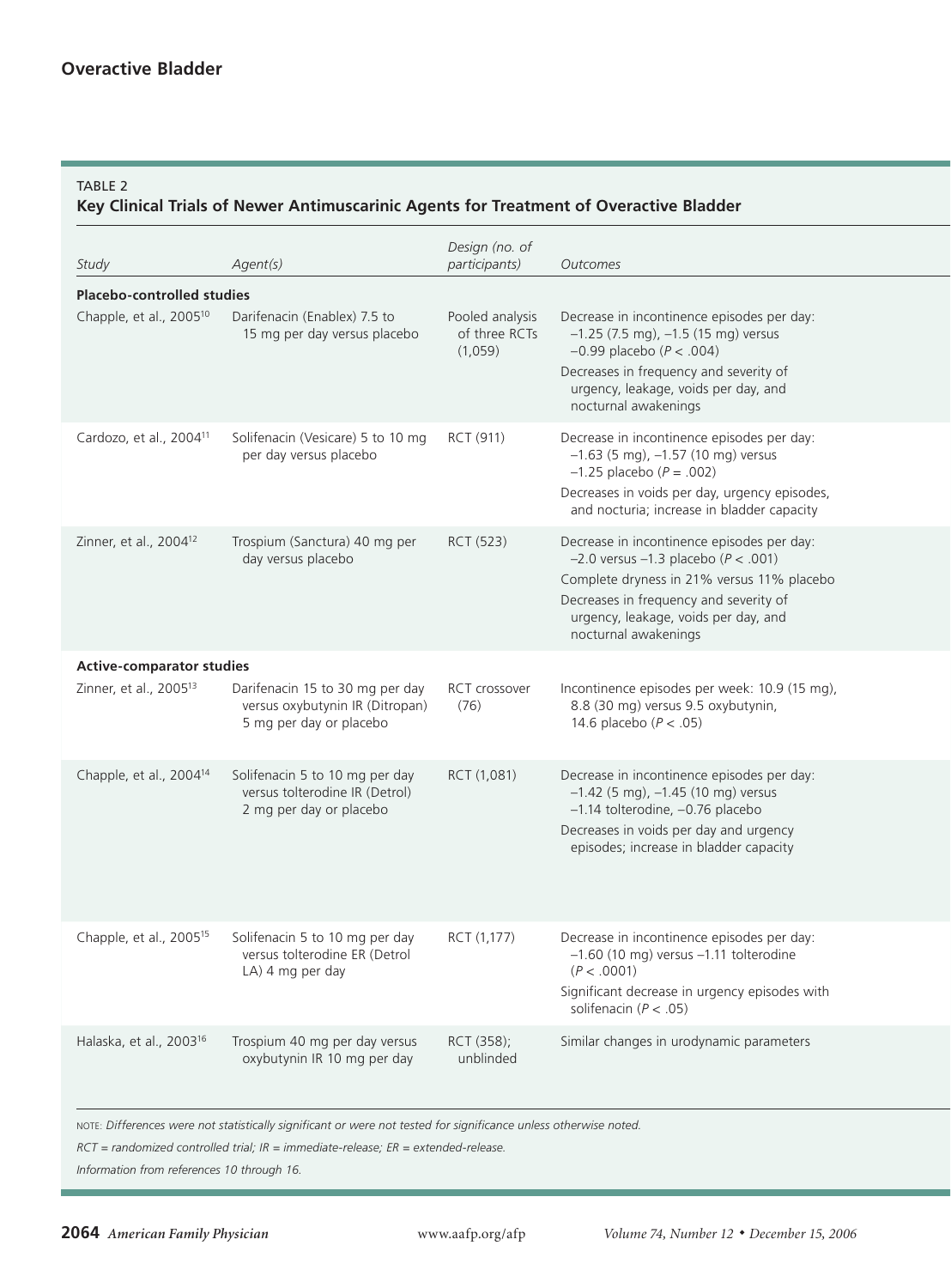#### *participants) Outcomes Adverse effects*

Dry mouth: 20.2 to 35.3% versus 8.2% placebo (*P* < .05) Constipation: 14.8 to 21.3% versus 6.2% placebo (*P* < .05) Dyspepsia: 2.7 to 8.4% versus 2.6% placebo (*P* < .05)

Dry mouth: 7.7% (5 mg), 23.1% (10 mg), 2.3% placebo Constipation: 3.7% (5 mg), 9.1% (10 mg), 2.0% placebo Blurred vision: 4.0% (5 mg), 5.9% (10 mg), 2.3% placebo

Dry mouth: 21.8% versus 6.5% placebo (*P* < .05) Constipation: 9.5% versus 3.8% placebo (*P* < .05) Abdominal pain: 3.1% versus 1.1% placebo

Dry mouth: 13.1% (15 mg), 34.4% (30 mg) versus 36.1% oxybutynin, 4.9% placebo Constipation: 9.8% (15 mg), 21.3% (30 mg) versus

8.2% oxybutynin, 3.3% placebo

Early discontinuation: 10.0% (5 mg), 7.1% (10 mg) versus 9.9% tolterodine, 12.0% placebo

Dry mouth: 14.0% (5 mg), 21.3% (10 mg) versus 18.6% tolterodine, 4.9% placebo

Constipation: 7.2% (5 mg), 7.8% (10 mg) versus 2.6% tolterodine, 1.9% placebo

Blurred vision: 3.6% (5 mg), 5.6% (10 mg) versus 1.5% tolterodine, 2.6% placebo

Early discontinuation: 3.5% versus 3.0% tolterodine Dry mouth: 30.0% versus 24.0% tolterodine Constipation: 6.4% versus 2.5% tolterodine Blurred vision: 0.7% versus 1.7% tolterodine

Early discontinuation ( $<$  52 weeks): 25.0% versus 26.7% oxybutynin Dry mouth: 33.0% versus 50.0% oxybutynin Constipation: 7.0% versus 4.0% oxybutynin

incontinence, urgency, or frequency. It has been in use in Europe for more than 20 years. Unlike other anticholinergics, trospium is water soluble and crosses the blood-brain barrier poorly.9 Although it has been suggested that this feature might minimize centrally mediated events such as drowsiness, nervousness, dizziness, and cognitive impairment, the limited clinical trial data do not support this.

In a prospective, randomized, controlled trial comparing trospium with immediate-release oxybutynin in patients with detrusor instability, there were fewer overall adverse events with trospium (mainly because of a lower incidence of dry mouth).16 However, there was no difference in CNS adverse effects. Another study evaluated the impact of trospium on somnolence and daytime sleepiness. Trospium did not increase sleepiness or produce other CNS adverse effects; however, the lack of an active comparator arm hinders interpretation of this study.32

In one placebo-controlled study that enrolled patients experiencing approximately 30 episodes of urinary incontinence per week, trospium significantly reduced the number of voids and episodes of urge urinary incontinence compared with placebo *(Table 2*10-16*)*. 12 After 12 weeks, patients treated with trospium experienced between 1.5 and 4.0 fewer incontinence episodes per week than those treated with placebo and had a greater improvement in quality of life. However, these modest results were tempered by an increased incidence of anticholinergic adverse events. In addition, patients enrolled in this study were highly symptomatic, and thus a favorable effect on quality of life is not surprising.12 Whether these results can be extrapolated to other populations is debatable.

Trospium was compared with immediate-release oxybutynin in several randomized, double-blind clinical trials.16,33,34 These studies reported similar improvements in detrusor contractions, maximal cystometric bladder capacity, and bladder volume at first sensation with both agents. However, trospium was better tolerated because of fewer reports of dry mouth.

Collectively, these data suggest that trospium effectively reduces symptoms of overactive bladder and is better tolerated than immediate-release oxybutynin.<sup>16,33,34</sup> Trospium has not been compared with extended-release forms of oxybutynin or tolterodine.

#### **solifenacin**

Solifenacin is a selective  $M_3$  muscarinic receptor antagonist approved for the treatment of overactive bladder with symptoms of urge urinary incontinence, urgency, or frequency. Selectivity for the  $M<sub>3</sub>$  receptor may confer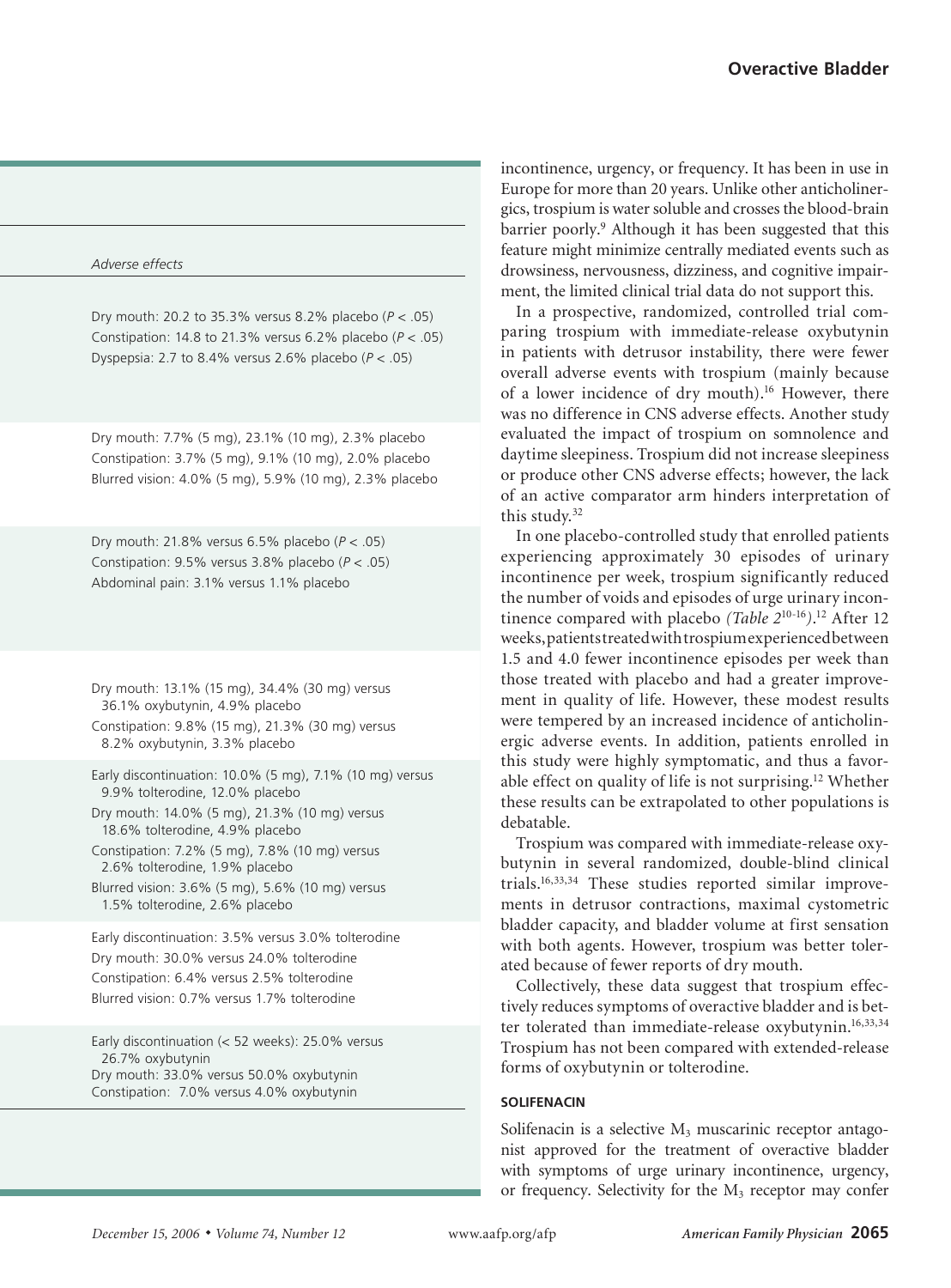## TARI F 3

# **Factors Affecting Selection of Anticholinergic Agents for Treatment of Overactive Bladder**

| Factor                             | Agent to consider                                                                                             | Comments                                                                                                                                                                                   | References    |
|------------------------------------|---------------------------------------------------------------------------------------------------------------|--------------------------------------------------------------------------------------------------------------------------------------------------------------------------------------------|---------------|
| Anticholinergic<br>adverse effects | Darifenacin (Enablex), solifenacin<br>(Vesicare), tolterodine ER (Detrol)<br>LA), oxybutynin ER (Ditropan XL) | ER products and drugs with uroselectivity may offer<br>enhanced tolerability.                                                                                                              | 15, 27, 31    |
| CNS adverse<br>effects             | Trospium (Sanctura)                                                                                           | Trospium may be less likely to cross the blood-brain<br>barrier (unproven benefit).                                                                                                        | 31            |
| Cost                               | Oxybutynin IR                                                                                                 | ER and newer agents may be more expensive;<br>generics are available for oxybutynin IR.                                                                                                    | 22            |
| Drug-drug<br>interactions          | Trospium                                                                                                      | Agents other than trospium are metabolized by CYP<br>3A4 or 2D6, which are responsible for elimination<br>of hepatically metabolized drugs.*                                               | $\mathsf{Q}$  |
| Effectiveness                      | Oxybutynin                                                                                                    | Nonselectivity may offer more complete suppression<br>of detrusor overactivity. Head-to-head studies<br>of tolterodine and oxybutynin have suggested<br>improved efficacy with oxybutynin. | 27            |
| Pregnancy                          | Oxybutynin                                                                                                    | Oxybutynin is pregnancy risk category B whereas all<br>other agents are class C.                                                                                                           | 2             |
| Severe hepatic<br>impairment       | Trospium                                                                                                      | Trospium is eliminated renally whereas all other<br>agents undergo extensive hepatic metabolism.*                                                                                          | 5, 16, 22, 35 |
| Severe renal<br>impairment         | Oxybutynin, tolterodine,<br>darifenacin, solifenacin                                                          | Avoid trospium because it is eliminated renally.                                                                                                                                           | 9             |

*ER = extended-release; CNS = central nervous system; IR = immediate-release; CYP = cytochrome P450 isoenzyme.*

*\*—The overall correlation between hepatic function and drug disposition is poor.*

*Information from references 2, 5, 9, 15, 16, 22, 27, 31, and 35.*

improved tolerability given the preferential location of this receptor subtype on the detrusor wall. However,  $M_3$  receptors also are present on smooth muscles in the gastrointestinal tract, salivary glands, eyes, and brain. For this reason, common adverse effects include constipation, dry mouth, blurred vision, fatigue, and cognitive impairment.<sup>5</sup>

Results from several 12-week, double-blind, placebocontrolled studies involving patients with approximately 20 urinary incontinence episodes per week showed that solifenacin reduced urinary frequency by approximately two voids per day compared with a decrease of approximately one void per day with placebo *(Table 2*10-16*)*. 5,11,35 Solifenacin also significantly improved urgency, nocturia, and bladder emptying. Compared with immediaterelease tolterodine, solifenacin resulted in greater decreases in urgency and incontinence episodes but produced anticholinergic side effects at a similar frequency.14,36 One possible explanation for these findings is that trials of solifenacin used doses up to the maximum of 10 mg, whereas the dose of tolterodine was capped at 2 mg. Solifenacin improved health-related quality of life in patients with overactive bladder and urinary incontinence.<sup>36</sup>

Another study compared 5 to 10 mg of solifenacin daily with 4 mg of extended-release tolterodine daily.<sup>15</sup> In this study, patients treated with solifenacin had better symptom control but experienced more adverse events. Again, however, the dosing strategy may explain these findings: patients treated with solifenacin initially were given 5 mg daily and could request an increase in dosage after four weeks; 48 percent of patients requested such increase and subsequently were treated with 10 mg daily. In the tolterodine arm, 51 percent of patients requested a dosage increase, but they already were receiving the maximal dosage.

## **darifenacin**

Similar to solifenacin, darifenacin is a muscarinic receptor antagonist with enhanced specificity for the  $M_3$ receptor subtype. It is approved for the management of overactive bladder, and improves overactive bladder symptomatology to an extent similar to that of other agents *(Table 2)*. 10-16 One unique parameter that has been examined with darifenacin is "warning time": the time from the first sensation of urgency to the time of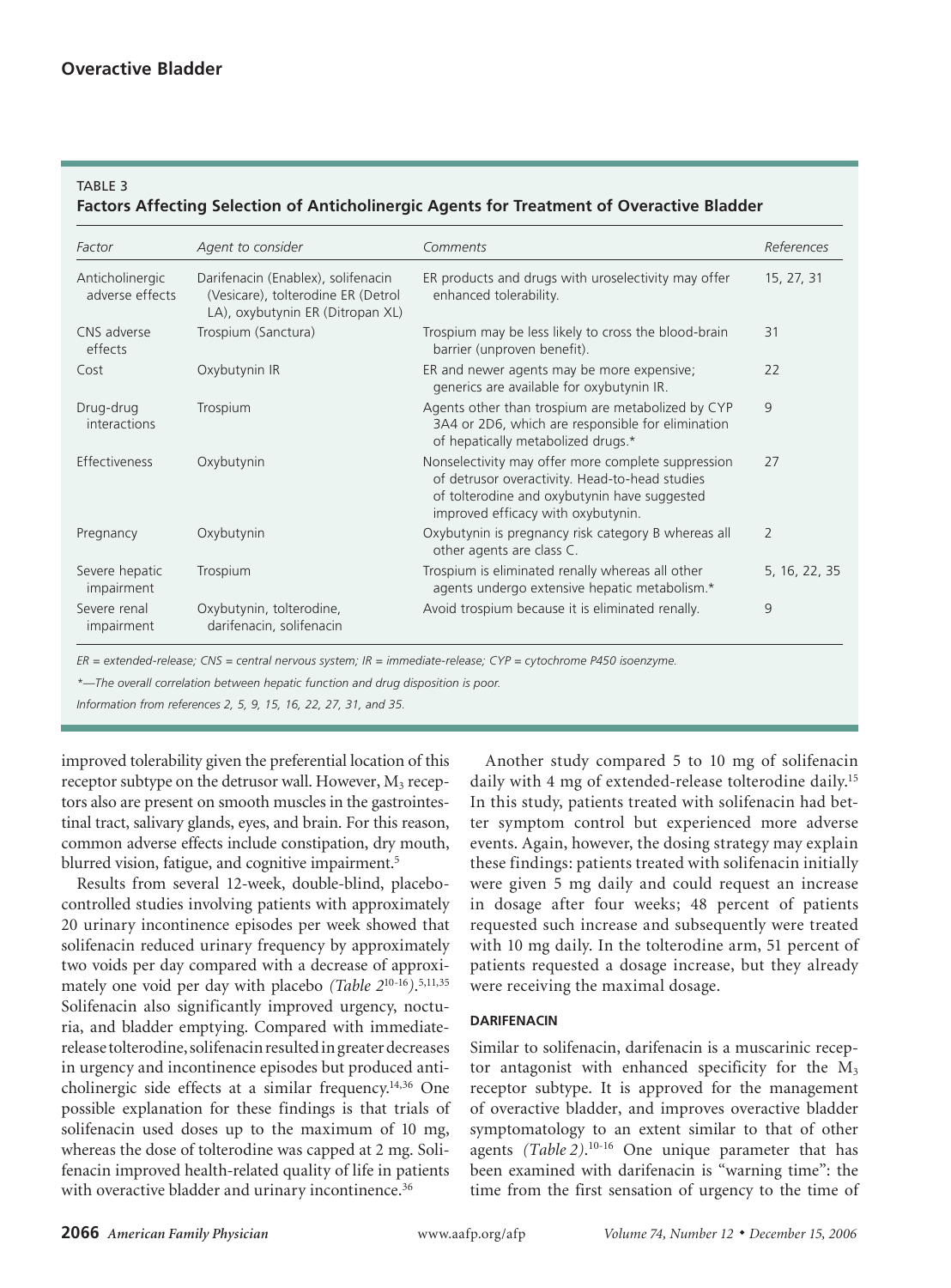voluntary urination or incontinence.<sup>37</sup> An increase in this duration may permit more patients to experience or maintain continence. Darifenacin increased warning time by 4.3 minutes compared with placebo  $(P = .003)$ , and 47 percent of patients treated with darifenacin experienced a 30 percent or greater increase in mean warning time compared with only 20 percent of patients treated with placebo  $(P = .009).^{37}$ 

In a crossover study with immediate-release oxybutynin, the incidence of dry mouth was significantly lower with darifenacin 15 mg than with oxybutynin (13 versus 36 percent, respectively;  $P < .05$ ) but not with darifenacin 30 mg (34 versus 36 percent).13 Constipation was more common in patients given darifenacin 30 mg (21 versus 8 percent with oxybutynin;  $P < .05$ ) but not in those given 15 mg (10 percent). Effectiveness was similar for patients receiving either dose of darifenacin and those receiving oxybutynin. Comparisons of darifenacin with extended-release oxybutynin or tolterodine are lacking.

## **Selecting Pharmacologic Agents for Overactive Bladder**

The availability of three newer anticholinergic drugs increases the pharmacologic armamentarium for the treatment of overactive bladder. Caution is required with each of these agents, particularly in patients with contraindications to anticholinergic therapy (e.g., untreated open-angle glaucoma, constipation, urinary retention, gastrointestinal disease). A careful evaluation of the balance between benefits and harms, with special attention paid to quality of life, is warranted when considering use of these agents. Appropriately conducted trials are needed to determine the clinical value of functional, structural, and pharmacokinetic nuances. The pharmacokinetic differences among anticholinegic agents allow for the selection of agents based on individual factors *(Table 3)*. 2,5,9,15,16,22,27,31,35 In the absence of definitive comparative data, a reasonable strategy is to select a therapy according to the individual patient and to try alternative agents if the first is not effective or cannot be tolerated.

Members of various family medicine departments develop articles for "Clinical Pharmacology." This is one in a series coordinated by Allen F. Shaughnessy, Pharm.D., and Andrea E. Gordon, M.D., Tufts University Family Medicine Residency, Malden, Mass.

## **The Authors**

BENJAMIN J. EPSTEIN, PHARM.D., B.C.P.S., is assistant professor of pharmacy practice in the College of Pharmacy at the University of Florida, Gainesville, and research pharmacist at the North Florida/South Georgia Veterans Health System, Gainesville. Dr. Epstein received his degree from

the University of Florida. He completed a residency in internal medicine at the North Florida/South Georgia Veterans Health System and a fellowship in family medicine (clinical pharmacy) at the University of Florida, Colleges of Medicine and Pharmacy.

JOHN G. GUMS, PHARM.D., is professor of pharmacy practice and medicine in the Department of Pharmacy Practice and the Department of Community Health and Family Medicine at the University of Florida. He also is director of clinical pharmacy education in family medicine and director of the Family Medicine Pharmacokinetic Laboratory. Dr. Gums received his undergraduate degree from the University of Wisconsin, Madison, and his doctoral degree from the Medical University of South Carolina, Charleston, where he also completed a fellowship in family medicine.

EMERSON MOLINA, PHARM.D., is a community pharmacist in Fort Lauderdale, Fla. Dr. Molina received his degree from the University of Florida.

*Address correspondence to Benjamin J. Epstein, Pharm.D., B.C.P.S., P.O. Box 100486, Gainesville, FL 32610 (e-mail: epstein@cop.ufl.edu). Reprints are not available from the authors.*

Author disclosure: Nothing to disclose.

#### **REFERENCES**

- 1. Enablex (darifenacin) [Prescribing information]. Stein, Switzerland: Novartis, 2005.
- 2. Ditropan (oxybutynin chloride) [Prescribing information]. Raritan, N.J.: Ortho McNeill Pharmaceutical, 2003.
- 3. Ditropan XL (oxybutynin chloride) [Package insert]. Mountain View, Calif.: ALZA, 2003.
- 4. Oxytrol (oxybutynin transdermal system) [Package insert]. Corona, Calif.: Watson Pharma, 2003.
- 5. Vesicare (solifenacin succinate) [Package insert]. Paramus, N.J.: Yamanouchi Pharma America, 2004.
- 6. Detrol (tolterodine tartrate) [Package insert]. New York, N.Y.: Pfizer, 2005.
- 7. Detrol LA (tolterodine tartrate) [Package insert]. New York, N.Y.: Pfizer, 2004.
- 8. Nilvebrant L, Andersson KE, Gillberg PG, Stahl M, Sparf B. Tolterodine—a new bladder-selective antimuscarinic agent. Eur J Pharmacol 1997;327:195-207.
- 9. Sanctura (trospium chloride) [Prescribing information]. Hanover, N.J.: Odyssey Pharmaceuticals, 2004.
- 10. Chapple CR, Steers W, Norton P, Millard R, Kralidis G, Glavind K, et al. A pooled analysis of three phase III studies to investigate the efficacy, tolerability and safety of darifenacin, a muscarinic  $M_3$  selective receptor antagonist, in the treatment of overactive bladder. BJU Int 2005;95:993-1001.
- 11. Cardozo L, Lisec M, Millard R, van Vierssen Trip O, Kuzmin I, Drogendijk TE, et al. Randomized, double-blind placebo controlled trial of the once daily antimuscarinic agent solifenacin succinate in patients with overactive bladder. J Urol 2004;172(5 pt 1):1919-24.
- 12. Zinner N, Gittelman M, Harris R, Susset J, Kanelos A, Auerbach S, for the Trospium Study Group. Trospium chloride improves overactive bladder symptoms: a multicenter phase III trial. J Urol 2004;171(6 pt 1): 2311-5.
- 13. Zinner N, Tuttle J, Marks L. Efficacy and tolerability of darifenacin, a muscarinic  $M_3$  selective receptor antagonist ( $M_3$  SRA), compared with oxybutynin in the treatment of patients with overactive bladder. World J Urol 2005;23:248-52.
- 14. Chapple CR, Rechberger T, Al-Shukri S, Meffan P, Everaert K, Huang M, et al., for the YM-905 Study Group. Randomized double-blind placeboand tolterodine-controlled trial of the once-daily antimuscarinic agent